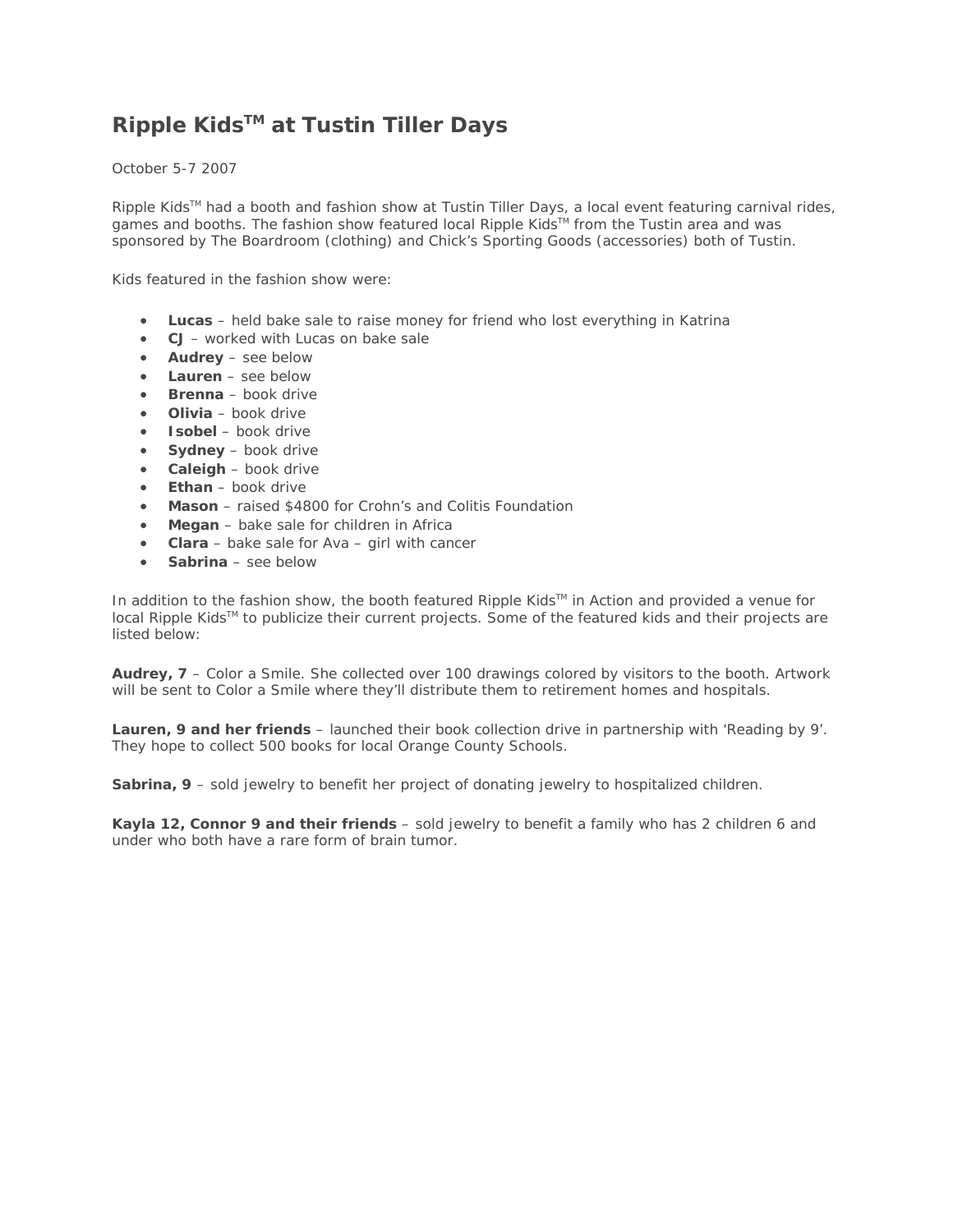

Audrey in the booth with her donated artwork



Megan, Jaci and Kayla selling bracelets